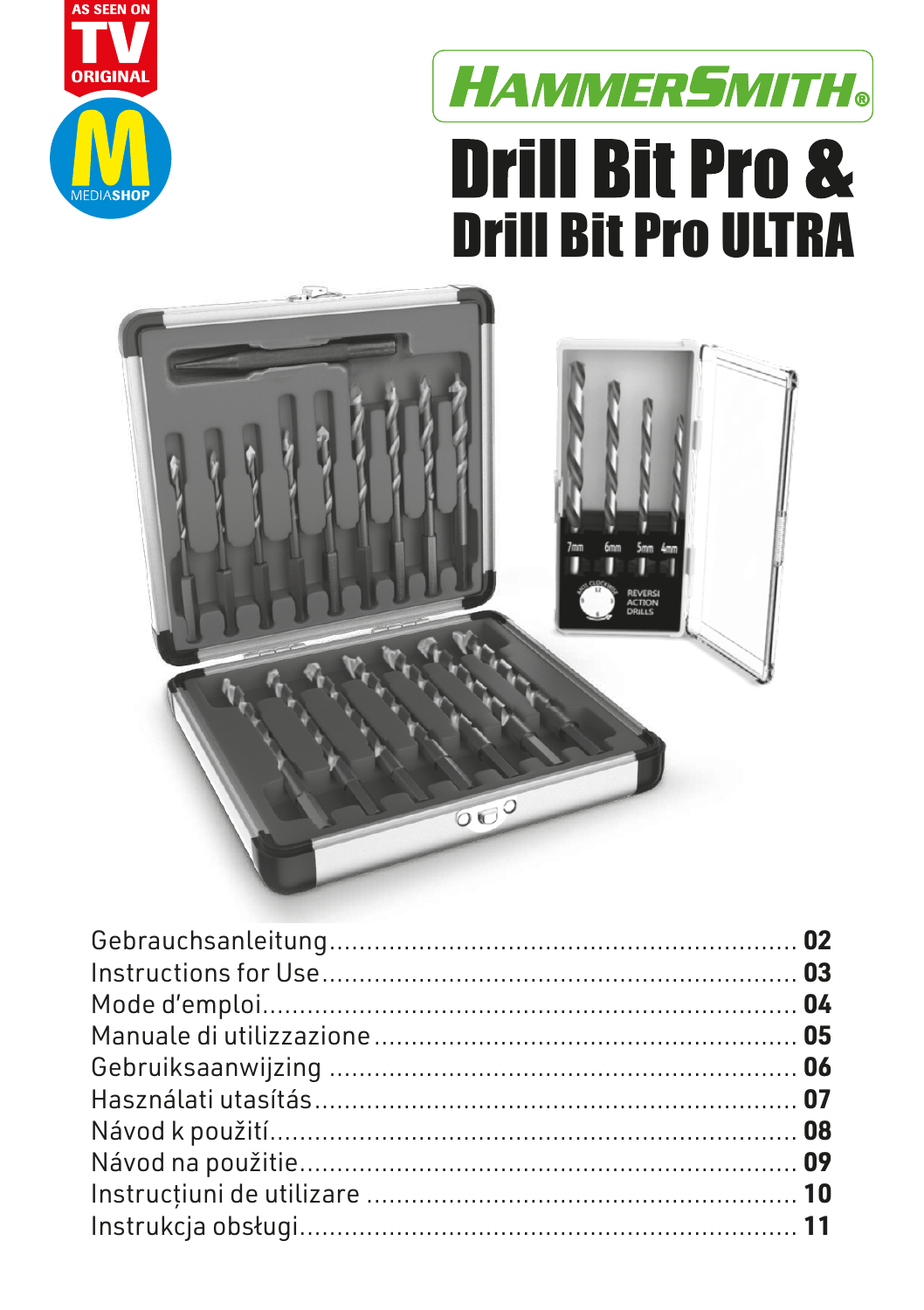#### **GEBRAUCHSANWEISUNG**

Die Hammersmith Drill Bit Pro (Profi-Bohrköpfe) wurden zum Bohren von Materialien entwickelt, die mit Standardbohrköpfen nicht gebohrt werden können, d.h. Beton, Ziegel, Keramik, gehärteter Stahl, Granit, Kunststoff, Holz, Marmor und Glas.

### **LESEN SIE VOR GEBRAUCH IMMER DIE ANWEISUNGEN DURCH!**

#### **SICHERHEITSHINWEISE**

- Beim Bohren sollte eine Aufspannplatte verwendet werden.
- Die Bohrköpfe sind äußerst scharf, handhaben Sie sie vorsichtig.
- **Benutzen Sie Hammersmith Drill Bit Pro NICHT mit der Schlagbohrfunktion Ihrer Bohrmaschine. Dadurch würden die Bohrköpfe beschädigt werden. Beim Bohren von Mauerwerk und Beton sind die Hammersmith Drill Bit Pro dazu ausgelegt, mit der Standardfunktion Ihrer Bohrmaschine zu arbeiten.**

Nehmen Sie auf die nachstehende Tabelle Bezug, um sicherzustellen, dass sie für die verschiedenen, dort aufgelisteten Materialien die richtige Geschwindigkeit, den richtigen Druck und das richtige Kühlmittel verwenden.

| <b>Material</b>                                          | <b>Druck</b>                            | Geschwindigkeit  | <b>Kühlmittel</b>                                                                                          |
|----------------------------------------------------------|-----------------------------------------|------------------|------------------------------------------------------------------------------------------------------------|
| Glas                                                     | Leicht                                  | Mittel           | Wasser                                                                                                     |
| Ziegel                                                   | Mittel                                  | Mittel - Niedrig | Wasser oder Luft                                                                                           |
| <b>Beton</b>                                             | Mittel                                  | Mittel - Niedrig | Wasser oder Luft                                                                                           |
| Stahl                                                    | Schwer                                  | Mittel           | Luft oder Ol                                                                                               |
| Aluminium                                                | Mittel - Schwer                         | Hoch             | 0l                                                                                                         |
| Holz                                                     | Mittel - Schwer                         | Hoch             | Luft                                                                                                       |
| Keramik                                                  | Leicht                                  | Mittel           | Wasser                                                                                                     |
| Kunststoff                                               | Mittel - Schwer                         | Mittel - Niedrig | Wasser oder Luft                                                                                           |
| Luft = Druckluftstrahl oder<br>trocken (kein Kühlmittel) | Öl = Maschinen (Schneide-Öl, CRC, WD40) |                  | Wasser = Frischwasser.<br>TIPP: Während dem Bohren<br>mit einer Sprühflasche<br>Wasser zum Kühlen sprühen. |

Hergestellt in China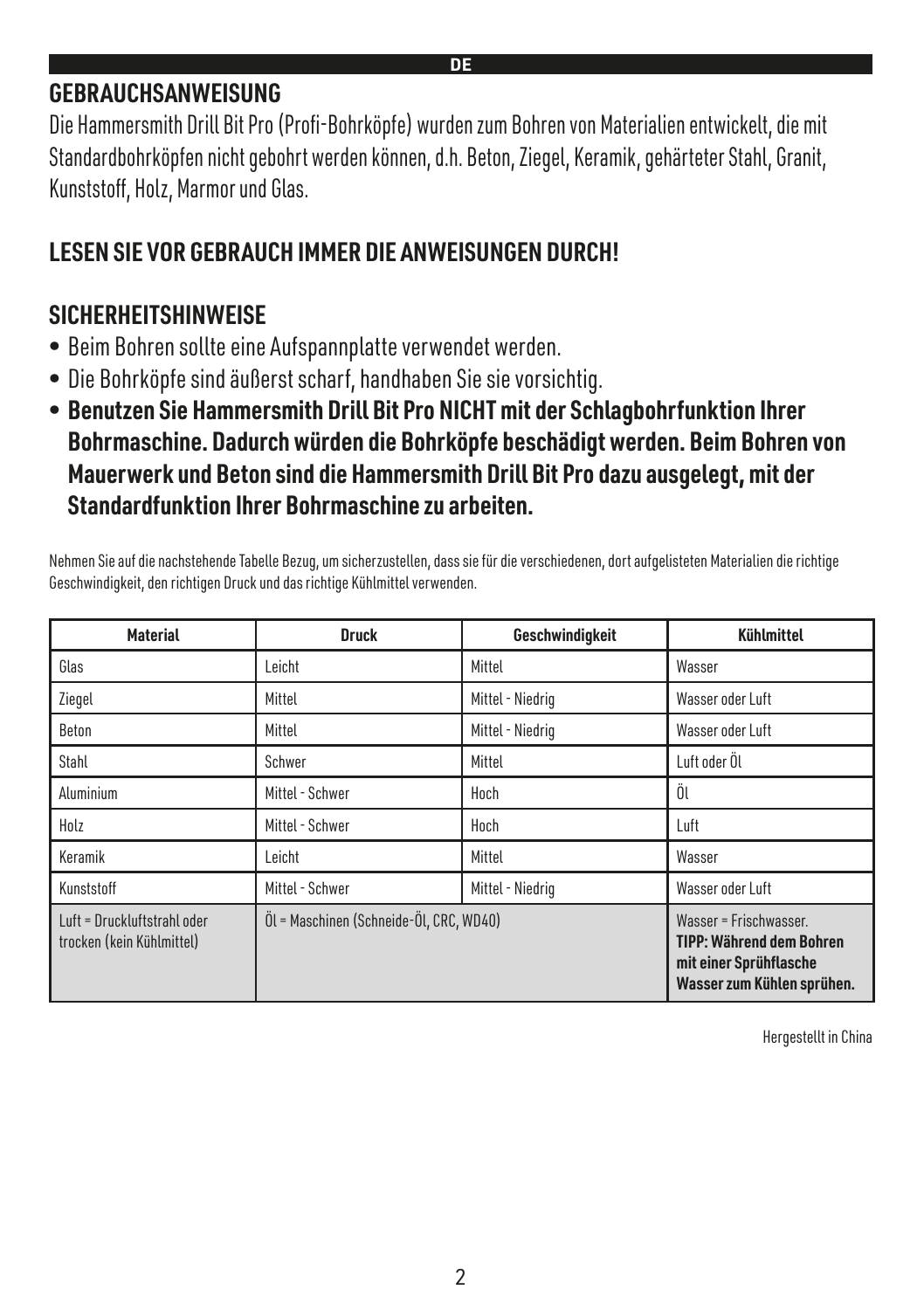#### **INSTRUCTIONS FOR USE**

The Hammersmith Drill Bit Pro has been designed for drilling materials that cannot be drilled with standard drill bits, i.e. concrete, brick, ceramic, hardened steel, granite, plastic, wood, marble and glass.

## **ALWAYS READ THE INSTRUCTIONS BEFORE USE!**

#### **SAFETY NOTICES**

- A backing plate should be used when drilling.
- The drill bits are extremely sharp, handle them carefully.
- **NEVER use the Hammersmith Drill Bit Pro with the hammer drill function of your drill. This will damage the drill bits. When drilling masonry and concrete, the Hammersmith Drill Bit Pro are designed to work with the standard function of your drill.**

| <b>Material</b>                                 | <b>Pressure</b>                                    | <b>Speed</b> | <b>Coolant</b>                                                                                  |
|-------------------------------------------------|----------------------------------------------------|--------------|-------------------------------------------------------------------------------------------------|
| Glass                                           | Light                                              | Medium       | Water                                                                                           |
| <b>Brick</b>                                    | Medium                                             | Medium - Low | Water or air                                                                                    |
| Concrete                                        | Medium                                             | Medium - Low | Water or air                                                                                    |
| Steel                                           | Heavy                                              | Medium       | Air or oil                                                                                      |
| Aluminium                                       | Medium - Heavy                                     | High         | 0il                                                                                             |
| Wood                                            | Medium - Heavy                                     | High         | Air                                                                                             |
| Ceramic                                         | Light                                              | Medium       | Water                                                                                           |
| Plastic                                         | Medium - Heavy                                     | Medium - Low | Water or air                                                                                    |
| Air = compressed air jet or dry<br>(no coolant) | Oil = machining oil (cutting lubricant, CRC, WD40) |              | Water = fresh water.<br>TIP: spray water for cooling<br>using a spray bottle while<br>drilling. |

Refer to the table below to ensure that you are using the correct speed, pressure and coolant for the various materials listed.

Made in China

**EN**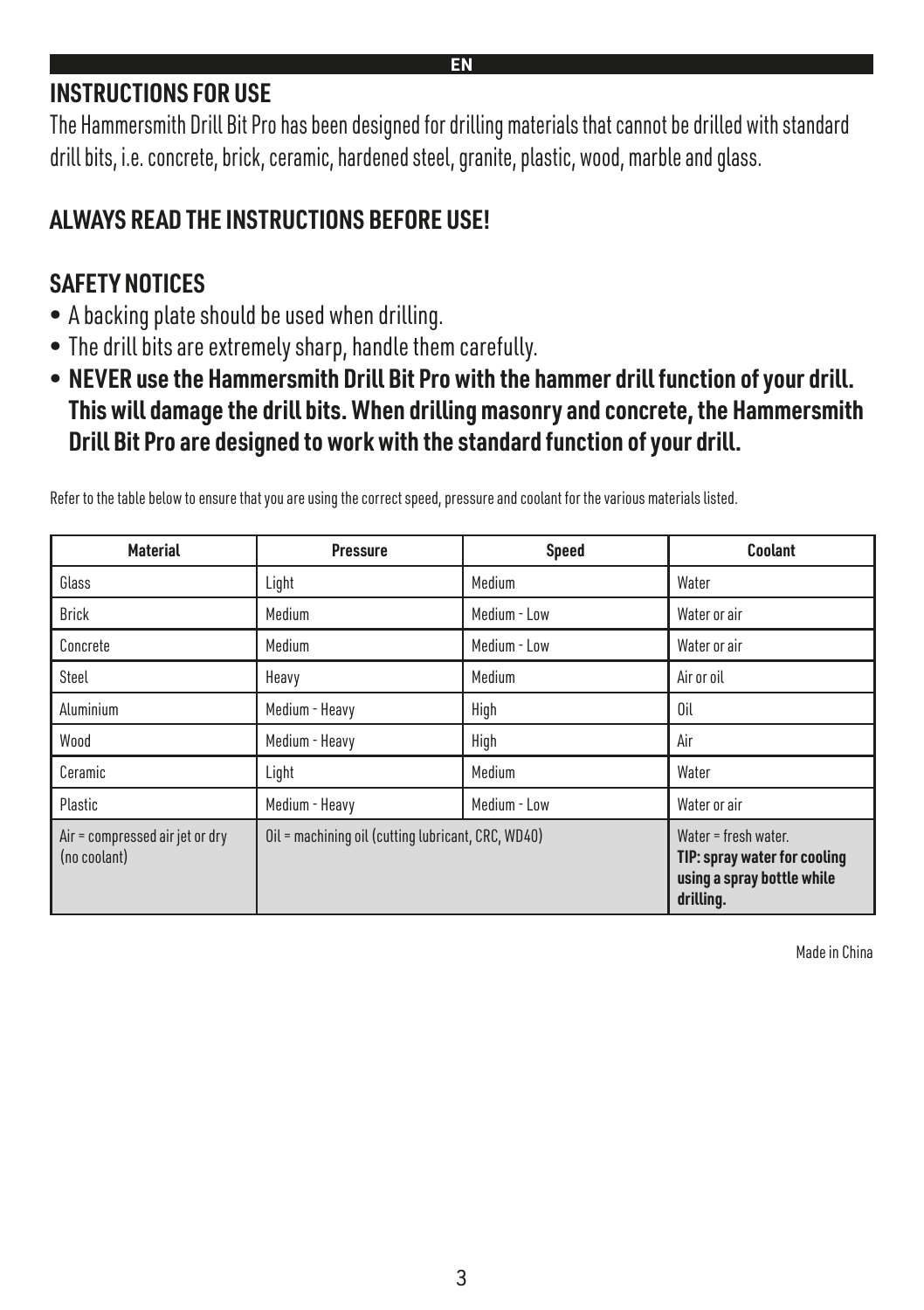#### **MODE D'EMPLOI**

Les forets professionnels Hammersmith Drill Bit Pro sont conçus pour le perçage de matériaux ne pouvant pas être percés avec des forets standard, notamment le béton, la brique, la céramique, l'acier trempé, le granit, le plastique, le bois, le marbre et le verre.

## **LISEZ TOUTES LES INSTRUCTIONS AVANT UTILISATION !**

## **CONSIGNES DE SÉCURITÉ**

- Une plaque d'appui doit être utilisée lors du perçage.
- Les forets sont extrêmement tranchants, manipulez-les avec précaution.
- **N'utilisez PAS les forets Hammersmith Drill Bit Pro avec la fonction percussion de votre perceuse, sous peine de les endommager. Lors du perçage de la maçonnerie et du béton, les forets Hammersmith Drill Bit Pro doivent être utilisés avec la fonction standard de votre perceuse.**

Reportez-vous au tableau ci-dessous pour vous assurer que la vitesse, la pression et le liquide de refroidissement sont appropriés aux différents matériaux mentionnés.

| Matériau                                                                  | <b>Pression</b>                              | <b>Vitesse</b> | Liquide de refroidissement                                                                                            |
|---------------------------------------------------------------------------|----------------------------------------------|----------------|-----------------------------------------------------------------------------------------------------------------------|
| Verre                                                                     | Facile                                       | Moyen          | Eau                                                                                                                   |
| Brique                                                                    | Moyen                                        | Moyen - Faible | Eau ou air                                                                                                            |
| Béton                                                                     | Moyen                                        | Moyen - Faible | Eau ou air                                                                                                            |
| Acier                                                                     | <b>Difficile</b>                             | Moyen          | Air ou huile                                                                                                          |
| Aluminium                                                                 | Moyen - Difficile                            | Élevé          | Huile                                                                                                                 |
| <b>Bois</b>                                                               | Moyen - Difficile                            | Élevé          | Air                                                                                                                   |
| Céramique                                                                 | Facile                                       | Moyen          | Eau                                                                                                                   |
| Plastique                                                                 | Moyen - Difficile                            | Moyen - Faible | Eau ou air                                                                                                            |
| Air = jet d'air comprimé<br>ou sec (pas de liquide de<br>refroidissement) | Huile = machines (huile de coupe, CRC, WD40) |                | Eau = eau douce.<br><b>CONSEIL: pendant le perçage,</b><br>vaporisez de l'eau avec un<br>vaporisateur pour refroidir. |

Fabriqué en Chine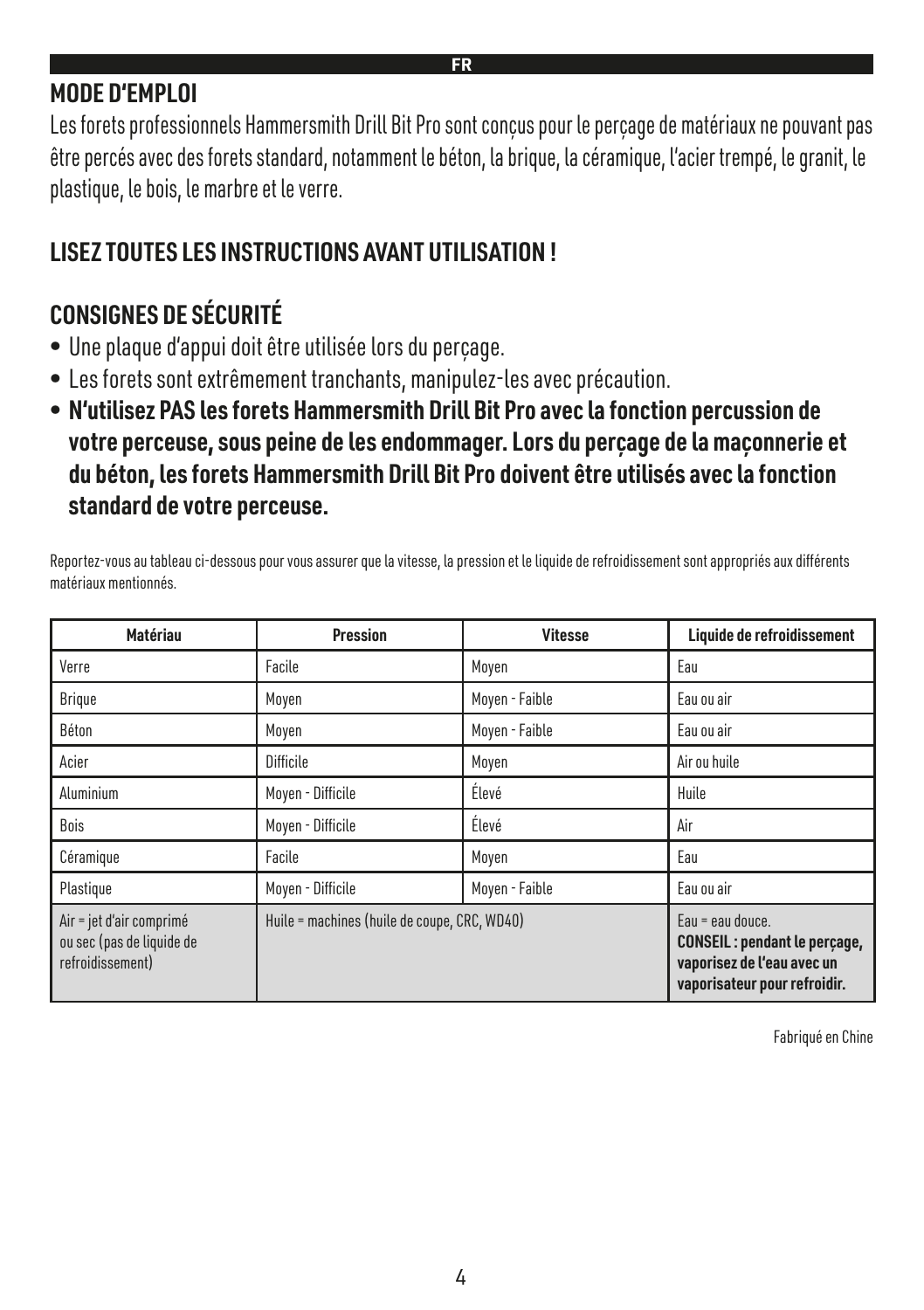#### **ISTRUZIONI PER L'USO**

Le Hammersmith Drill Bit Pro (testine professionali per alesare) sono progettate per la perforazione di materiali che non possono essere forati con punte standard, ad esempio cemento, mattoni, ceramica, acciaio temprato, granito, plastica, legno, marmo e vetro.

## **LEGGERE TUTTE LE ISTRUZIONI PRIMA DELL'USO!**

#### **AVVERTENZE DI SICUREZZA**

- Durante la foratura è necessario utilizzare una piastra di tensione.
- Le testine per alesare sono estremamente affilate, maneggiarle con cura.
- **NON utilizzare Hammersmith Drill Bit Pro con la funzione di trapano a percussione del trapano. Ciò danneggerebbe le testine per alesare. Quando si fora la muratura e il calcestruzzo, le testine Hammersmith Drill Bit Pro sono progettate per funzionare con la funzione standard del trapano.**

Fare riferimento alla tabella seguente per assicurarsi di utilizzare la velocità, la pressione e il refrigerante corretti per i vari materiali ivi elencati.

| <b>Materiale</b>                                              | <b>Pressione</b>                            | Velocità      | Refrigerante                                                                                                                   |
|---------------------------------------------------------------|---------------------------------------------|---------------|--------------------------------------------------------------------------------------------------------------------------------|
| Vetro                                                         | Leggero                                     | Medio         | Acqua                                                                                                                          |
| Mattone                                                       | Medio                                       | Medio - Basso | Acqua o aria                                                                                                                   |
| Calcestruzzo                                                  | Medio                                       | Medio - Basso | Acqua o aria                                                                                                                   |
| Acciaio                                                       | Pesante                                     | Medio         | Aria e olio                                                                                                                    |
| Alluminio                                                     | Medio - Pesante                             | Alto          | Olio                                                                                                                           |
| Legno                                                         | Medio - Pesante                             | Alto          | Aria                                                                                                                           |
| Ceramica                                                      | Leggero                                     | Medio         | Acqua                                                                                                                          |
| Plastica                                                      | Medio - Pesante                             | Medio - Basso | Acqua o aria                                                                                                                   |
| Aria = getto d'aria compressa o<br>secca (senza refrigerante) | Olio = macchine (olio da taglio, CRC, WD40) |               | Acqua = acqua fresca.<br><b>CONSIGLIO: spruzzare acqua</b><br>per raffreddare con un flacone<br>spray durante la perforazione. |

Fabbricato in Cina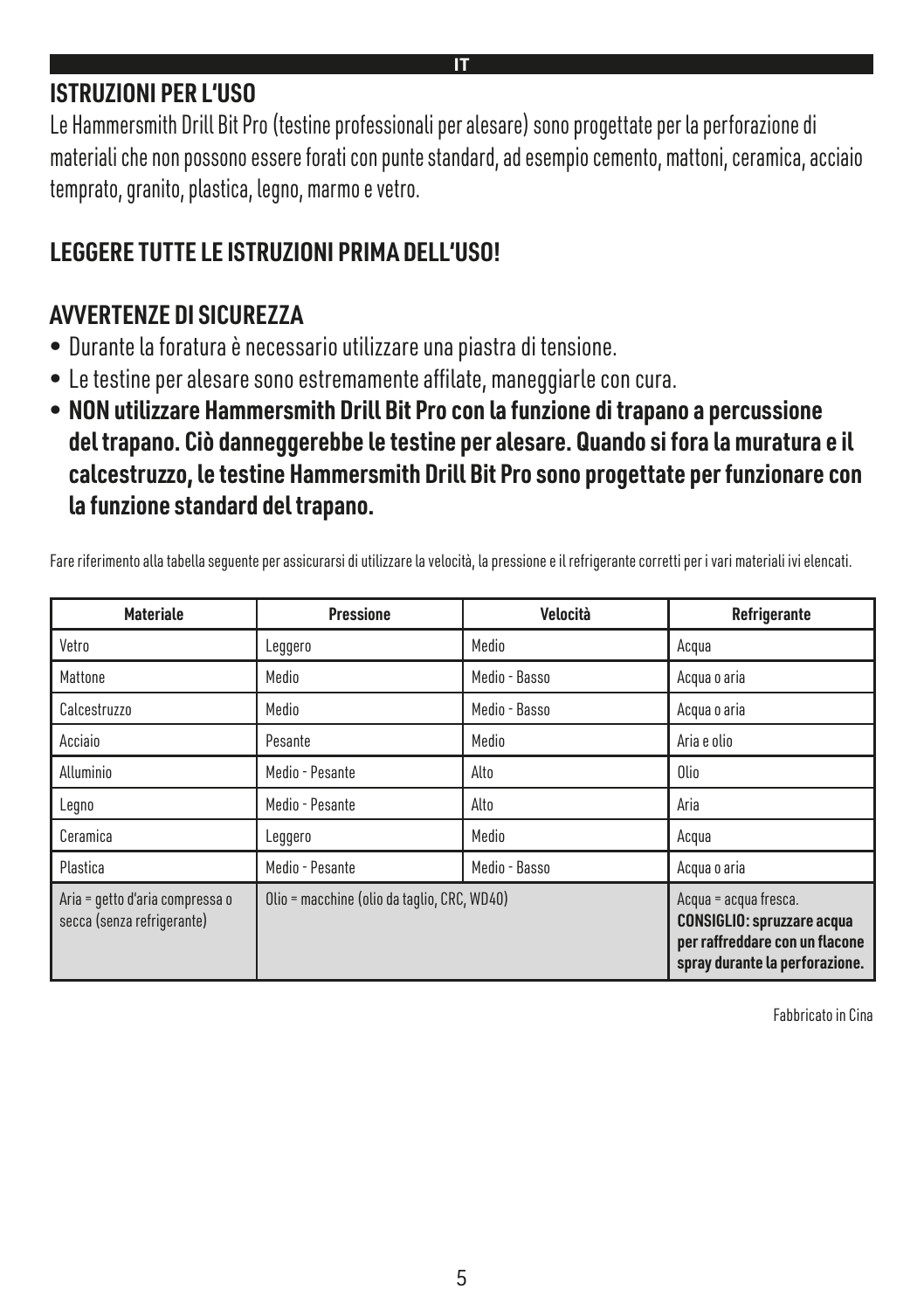#### **GEBRUIKSAANWIJZING**

De Hammersmith Drill Bit Pro (professionele boorkoppen) zijn ontworpen voor het boren in materialen die niet met standaard boren kunnen worden geboord, zoals beton, baksteen, keramiek, gehard staal, graniet, kunststof, hout, marmer en glas.

**NL**

#### **LEES ALTIJD DE INSTRUCTIES VOOR GEBRUIK!**

#### **VEILIGHEIDSINSTRUCTIES**

- Bij het boren moet een steunplaat worden gebruikt.
- De boorkoppen zijn extreem scherp. Ga er voorzichtig mee om.
- **Gebruik Hammersmith Drill Bit Pro NIET met de klopboorfunctie van uw boormachine. Dit zou de boorkoppen beschadigen. De Hammersmith Drill Bit Pro is ontworpen om bij het boren in metselwerk en beton, te werken met de standaardfunctie van uw boormachine.**

Raadpleeg de onderstaande tabel om er zeker van te zijn dat u de juiste snelheid, druk en koelvloeistof gebruikt voor de verschillende materialen die worden vermeld.

| <b>Materiaal</b>                                         | <b>Druk</b>                           | <b>Snelheid</b>  | Koelmiddel                                                                                         |
|----------------------------------------------------------|---------------------------------------|------------------|----------------------------------------------------------------------------------------------------|
| Glas                                                     | Licht                                 | Gemiddeld        | Water                                                                                              |
| Baksteen                                                 | Gemiddeld                             | Gemiddeld - Laag | Water of lucht                                                                                     |
| <b>Beton</b>                                             | Gemiddeld                             | Gemiddeld - Laag | Water of lucht                                                                                     |
| Staal                                                    | Zwaar                                 | Gemiddeld        | Lucht of olie                                                                                      |
| Aluminium                                                | Gemiddeld - zwaar                     | Hoog             | Olie                                                                                               |
| Hout                                                     | Gemiddeld - zwaar                     | Hoog             | Lucht                                                                                              |
| Keramiek                                                 | Licht                                 | Gemiddeld        | Water                                                                                              |
| Kunststof                                                | Gemiddeld - zwaar                     | Gemiddeld - Laag | Water of lucht                                                                                     |
| Lucht = persluchtstraal of droog<br>(geen koelvloeistof) | Olie = machines (snijolie, CRC, WD40) |                  | Water = vers water.<br>TIP: spuit tijdens het boren<br>water met een spuitfles om af<br>te koelen. |

Made in China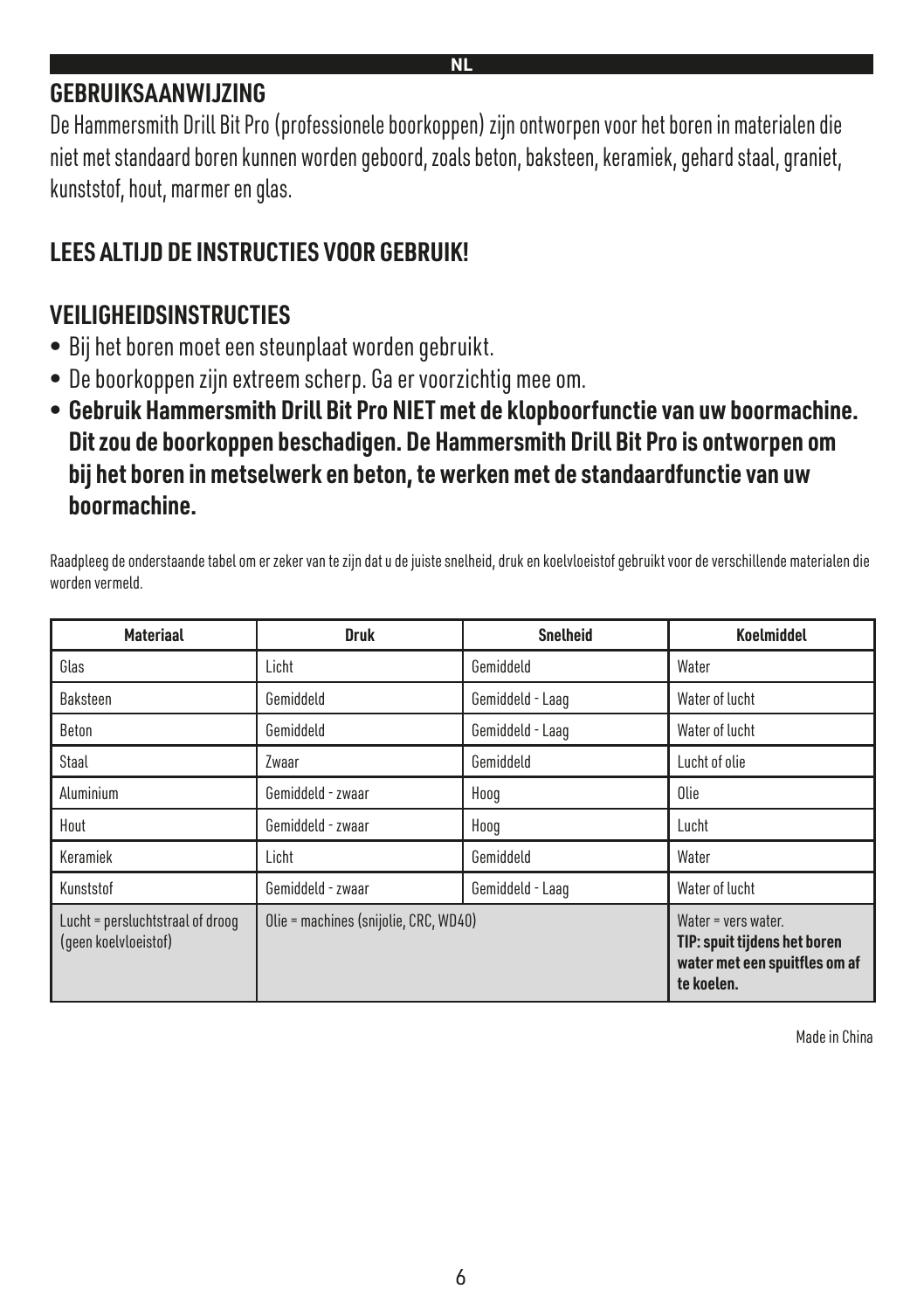## **HASZNÁLATI ÚTMUTATÓ**

A Hammersmith Drill Bit Pro (profi fúrófejeket) olyan anyagok fúrására fejlesztettük ki, amelyek standard fúrófejekkel nem fúrhatók (beton, tégla, kerámia, edzett acél, gránit, műanyag, fa, márvány és üveg).

## **HASZNÁLAT ELŐTT MINDIG OLVASSA EL AZ ÚTMUTATÁSOKAT!**

## **BIZTONSÁGI TUDNIVALÓK**

- Fúráskor érdemes felfogólemezt használni.
- A fúrófejek rendkívül élesek, óvatosan bánjon velük.
- **Hammersmith Drill Bit Pro fúrógépét NE használja ütvefúró üzemmódban. Az ugyanis sérülést okozna a fúrófejeken. Falazat és beton fúrásakor a Hammersmith Drill Bit Pro fúrófejek arra alkalmasak, hogy fúrógépén standard üzemmódban dolgozzon velük.**

Az alábbi táblázat alapján győződjön meg róla, hogy a táblázatban felsorolt különböző anyagok esetében a megfelelő sebességet, a megfelelő nyomást és a megfelelő hűtőanyagot használja-e.

| Anyag                                                          | Nyomás                             | Sebesség           | Hűtőanyag                                                                                                                |
|----------------------------------------------------------------|------------------------------------|--------------------|--------------------------------------------------------------------------------------------------------------------------|
| Üveq                                                           | Enyhe                              | Közepes            | Víz                                                                                                                      |
| Tégla                                                          | Közepes                            | Közepes - alacsony | Víz vagy levegő                                                                                                          |
| Beton                                                          | Közepes                            | Közepes - alacsony | Víz vagy levegő                                                                                                          |
| Acél                                                           | Nehéz                              | Közepes            | Levegő vagy olaj                                                                                                         |
| Alumínium                                                      | Közepes - nehéz                    | Magas              | Olaj                                                                                                                     |
| Fa                                                             | Közepes - nehéz                    | Magas              | Levegő                                                                                                                   |
| Kerámia                                                        | Enyhe                              | Közepes            | Víz                                                                                                                      |
| Műanyag                                                        | Közepes - nehéz                    | Közepes - alacsony | Víz vagy levegő                                                                                                          |
| Levegő = sűrítettlevegő-sugár<br>vagy száraz (nincs hűtőanyag) | Olaj = gépek (vágóolaj, CRC, WD40) |                    | $Viz = friss viz.$<br>TIPP: fúrás közben egy<br>szórófejes flakonból<br>permetezzen vizet a fúrófejre<br>hűtés céljából. |

**Garancia**: A termékre feltétel nélküli, 2 éves garancia érvényes előállítási- és anyaghibák esetében. Ez a garancia nincs kihatással törvényes jogaira.

Származási hely: Kína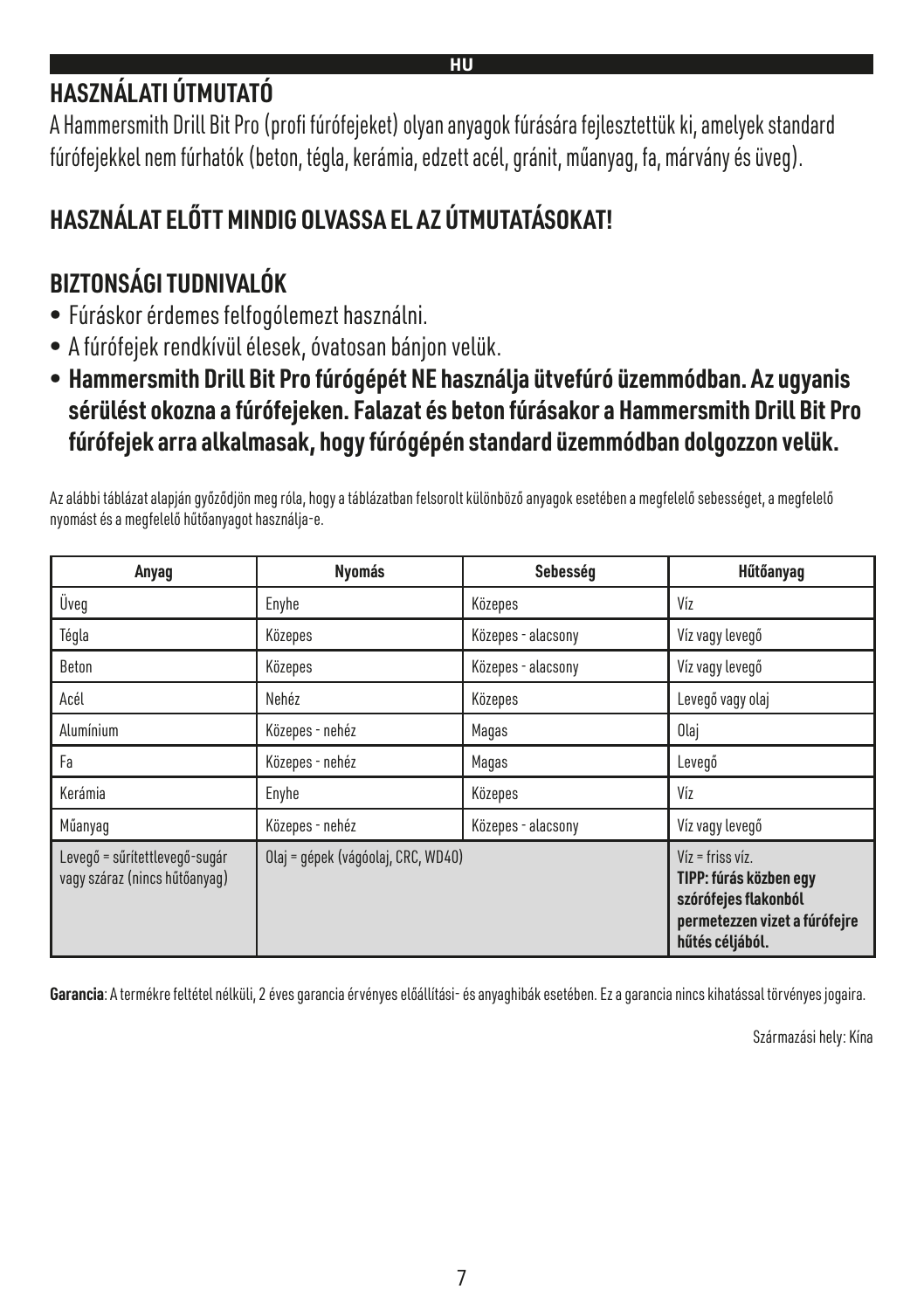## **NÁVOD K POUŽITÍ**

Hammersmith Drill Bit Pro (profesionální vrtací hlavy) jsou určeny pro vrtání materiálů, které nelze vrtat standardními vrtáky, tj. beton, cihly, keramiku, tvrzenou ocel, žulu, plast, dřevo, mramor a sklo.

## **PŘED POUŽITÍM SI VŽDY PŘEČTĚTE POKYNY!**

## **BEZPEČNOSTNÍ POKYNY**

- Při vrtání by měla být použita upínací deska.
- Vrtací hlavy jsou extrémně ostré, zacházejte s nimi opatrně.
- **Hammersmith Drill Bit Pro NEPOUŽÍVEJTE s funkcí příklepového vrtáku vaší vrtačky.. To by poškodilo vrtací hlavy. Při vrtání do zdiva a betonu jsou vrtáky Hammersmith Drill Pro navrženy tak, aby fungovaly se standardní funkcí vaší vrtačky.**

| <b>Materiál</b>                                                            | <b>Tlak</b>                           | <b>Rychlost</b> | Chladicí prostředek                                                                           |
|----------------------------------------------------------------------------|---------------------------------------|-----------------|-----------------------------------------------------------------------------------------------|
| Sklo                                                                       | Lehké                                 | Střední         | Voda                                                                                          |
| Cihly                                                                      | Střední                               | Střední - nízké | Voda nebo vzduch                                                                              |
| Beton                                                                      | Střední                               | Střední - nízké | Voda nebo vzduch                                                                              |
| Ocel                                                                       | Těžké                                 | Střední         | Vzduch nebo olej                                                                              |
| <b>Hliník</b>                                                              | Střední - těžké                       | Vysoké          | Olej                                                                                          |
| Dřevo                                                                      | Střední - těžké                       | Vysoké          | Vzduch                                                                                        |
| Keramika                                                                   | Lehké                                 | Střední         | Voda                                                                                          |
| Plast                                                                      | Střední - těžké                       | Střední - nízké | Voda nebo vzduch                                                                              |
| Vzduch = proud stlačeného<br>vzduchu nebo suchý (bez chladicí<br>kapaliny) | Olej = stroje (řezný olej, CRC, WD40) |                 | Voda = čerstvá voda.<br>TIP: při vrtání stříkejte<br>vodu k ochlazení pomocí<br>rozprašovače. |

V následující tabulce je uvedeno, zda používáte správnou rychlost, tlak a chladicí prostředek pro různé zde uvedené materiály.

**Záruka:** Na tento výrobek se vztahuje neomezená dvouletá záruka na všechny vady z výroby a na vady materiálu. Tato záruka nijak neovlivňuje vaše zákonná práva.

Vyrobeno v Číně

**CZ**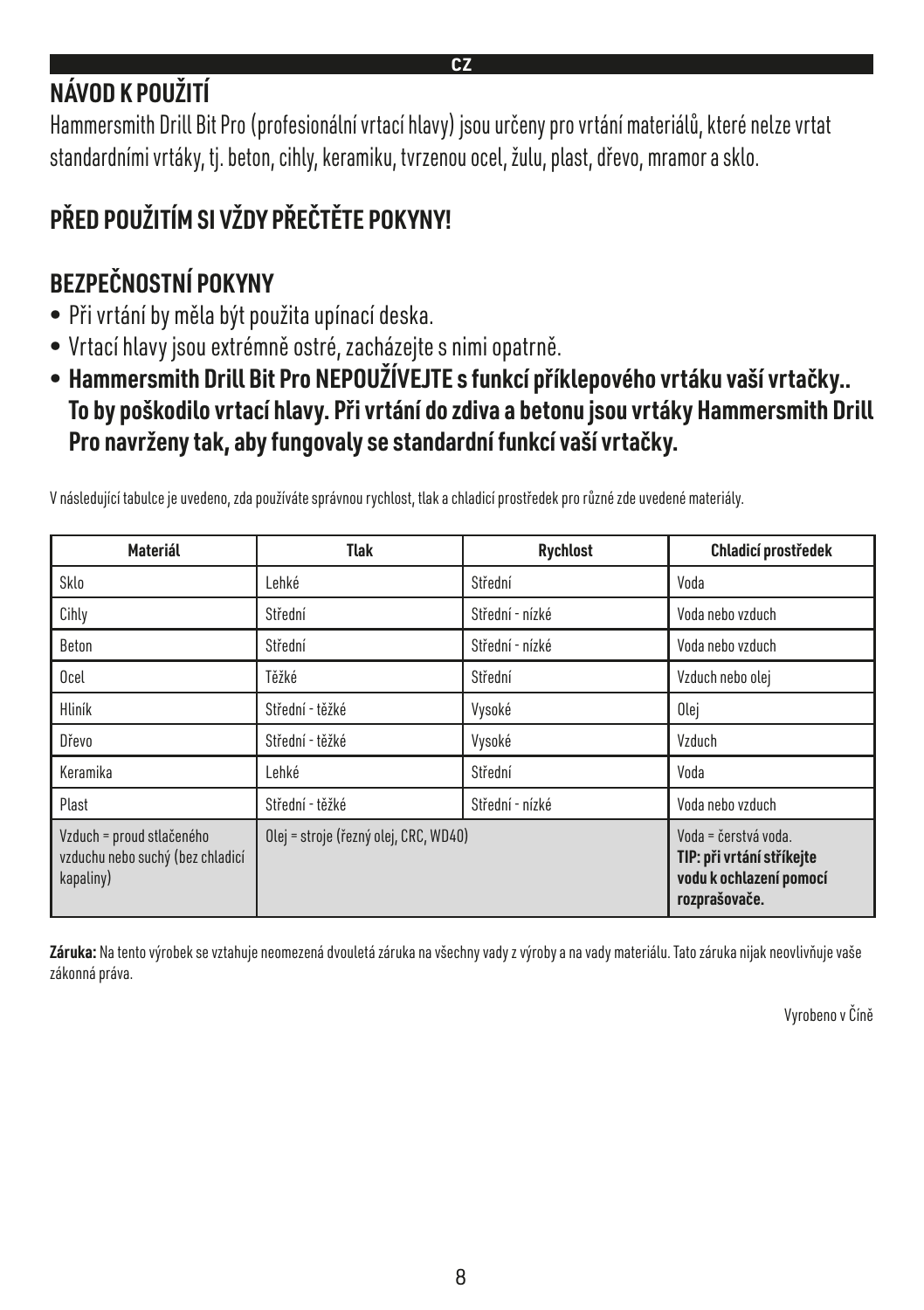## **NÁVOD NA POUŽÍVANIE**

Hammersmith Drill Bit Pro (profesionálne vrtáky) sú určené na vŕtanie materiálov, ktoré nie je možné vŕtať štandardnými vrtákmi, tj. do betónu, tehly, keramiky, kalenej ocele, žuly, plastu, dreva, mramoru a skla.

## **VŽDY SI PRED POUŽITÍM PREČÍTAJTE NÁVOD!**

## **BEZPEČNOSTNÉ POKYNY**

- Pri vŕtaní by sa mal použiť podkladový plech.
- Vŕtacie hlavy sú extrémne ostré, narábajte s nimi opatrne.
- **NEPOUŽÍVAJTE vrták Hammersmith Drill Pro s funkciou príklepového vŕtania vašej vŕtačky. Vrtné hlavy by sa tým poškodili. Pri vŕtaní do muriva a betónu sú vrtáky Hammersmith Drill Pro navrhnuté tak, aby pracovali so štandardnou funkciou vašej vŕtačky.**

| <b>Materiál</b>                                                               | <b>Tlak</b>                           | Rýchlosť        | <b>Chladivo</b>                                                                       |
|-------------------------------------------------------------------------------|---------------------------------------|-----------------|---------------------------------------------------------------------------------------|
| Sklo                                                                          | Ľahké                                 | Stredné         | Voda                                                                                  |
| Murivo                                                                        | Stredné                               | Stredné - nízke | Voda alebo vzduch                                                                     |
| Betón                                                                         | Stredné                               | Stredné - nízke | Voda alebo vzduch                                                                     |
| Ocel                                                                          | Ťažké                                 | Stredné         | Vzduch alebo olej                                                                     |
| <b>Hliník</b>                                                                 | Stredné - ťažké                       | Vysoké          | Olej                                                                                  |
| Drevo                                                                         | Stredné - ťažké                       | Vysoké          | Vzduch                                                                                |
| Keramika                                                                      | Ľahké                                 | Stredné         | Voda                                                                                  |
| Plast                                                                         | Stredné - ťažké                       | Stredné - nízke | Voda alebo vzduch                                                                     |
| Vzduch = prúd stlačeného<br>vzduchu alebo suchý (bez<br>chladiacej kvapaliny) | Olej = stroje (rezný olej, CRC, WD40) |                 | Voda = sladká voda.<br>TIP: pri vŕtaní striekajte vodu<br>na chladenie rozprašovačom. |

V nasledujúcej tabuľke sa ubezpečte, že používate správnu rýchlosť, tlak a chladiacu kvapalinu pre rôzne materiály v nej uvedené.

**Záruka:** Na tento výrobok sa vzťahuje neobmedzená dvojročná záruka na všetky vady výroby a materiálu. Táto záruka nijako neovplyvňuje vaše zákonné právo.

Vyrobené v Číne

 $\overline{\mathbf{S}}$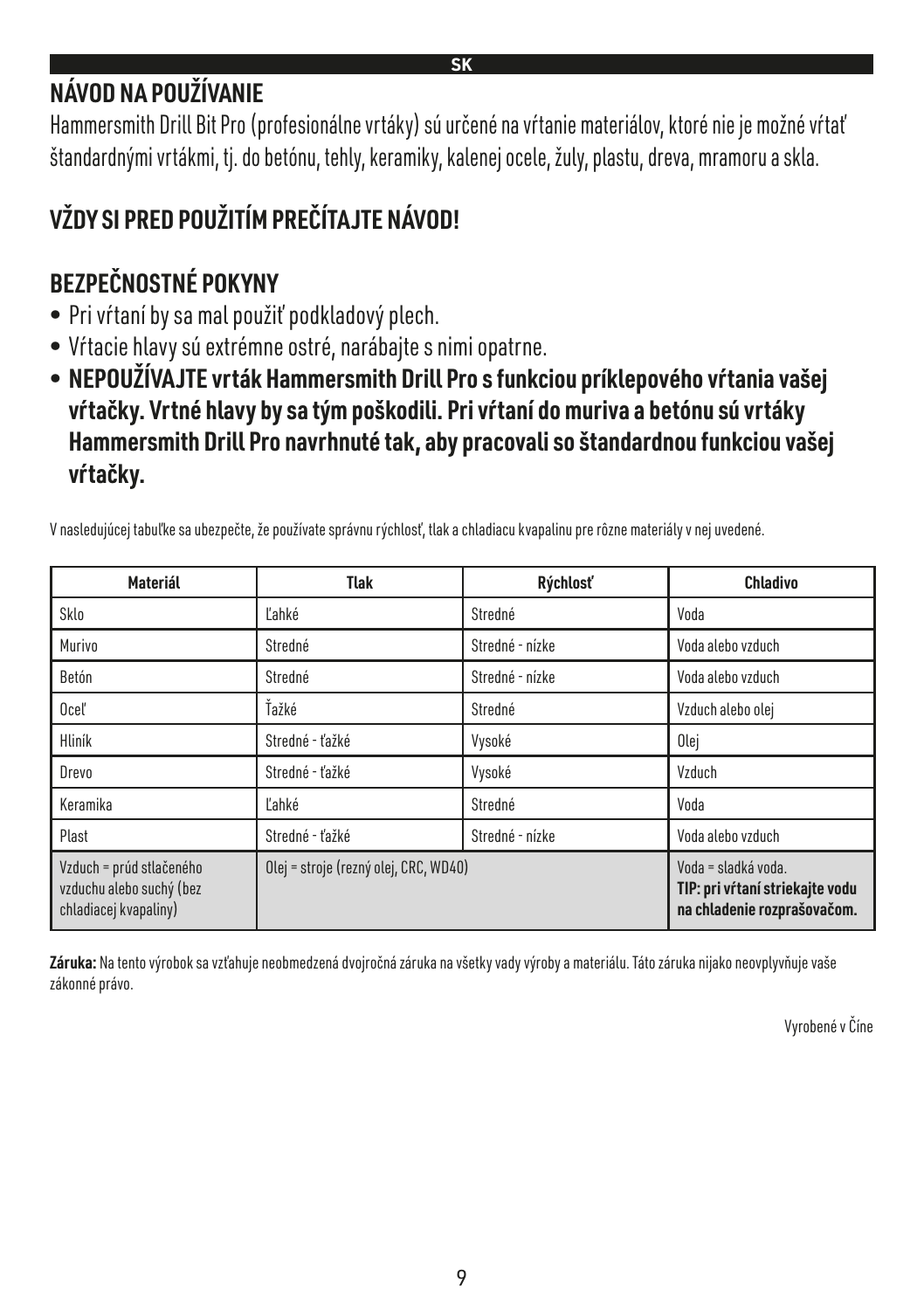#### **INSTRUCȚIUNI DE UTILIZARE**

Burghiul pro Hammersmith (capete profesionale de găurit) au fost dezvoltate pentru găurirea de materiale, care nu pot fi găurite cu capete standard, de ex. beton, cărămidă, ceramică, oțel călit, granit, material plastic, lemn, marmură și sticlă.

## **CITIȚI TOATE INSTRUCÂIUNILE ÎNAINTE DE UTILIZARE!**

## **INDICAȚII DE SIGURANȚĂ**

- La găurire trebuie folosită o placă de prindere.
- Capetele de găurire sunt extrem de ascuțite, manipulați-le cu atenție.
- **NU UTILIZAȚI Hammersmith burghiu Pro odată cu funcția de găurire prin impact de la mașina Dvs. de găurit. În acest fel vor fi deteriorate capetele de găurire. La găurirea în zidărie și beton sunt astfel realizate Hammersmith Drill Bit Pro, ca să lucreze cu funcția standard a mașinii de găurit.**

Informați-vă din următorul tabel, pentru a vă asigura că utilizați viteza corectă, presiunea corectă și lubrifiantul corect pentru materialele prezentate în listă.

| <b>Material</b>                                                     | <b>Presiune</b>                             | Viteză         | Agent de răcire                                                                                   |
|---------------------------------------------------------------------|---------------------------------------------|----------------|---------------------------------------------------------------------------------------------------|
| Sticlă                                                              | Usor                                        | Mediu          | Apă                                                                                               |
| Cărămidă                                                            | Mediu                                       | Mediu - scăzut | Apă sau aer                                                                                       |
| <b>Beton</b>                                                        | Mediu                                       | Mediu - scăzut | Apă sau aer                                                                                       |
| Otel                                                                | Greu                                        | Mediu          | Aer sau ulei                                                                                      |
| Aluminiu                                                            | Mediu - greu                                | Ridicat        | Ulei                                                                                              |
| Lemn                                                                | Mediu - greu                                | Ridicat        | Aer                                                                                               |
| Ceranică                                                            | Usor                                        | Mediu          | Apă                                                                                               |
| Material platic                                                     | Mediu - greu                                | Mediu - scăzut | Apă sau aer                                                                                       |
| Aer = jet de aer sub presiune sau<br>uscat (fără element de răcire) | Ulei = masini (ulei de debitare, CRC, WD40) |                | Apă = apă proaspătă.<br>SFAT: pe durata găuririi se<br>va stropi cu apă dcu sticla de<br>stropit. |

Tara de provenienta: China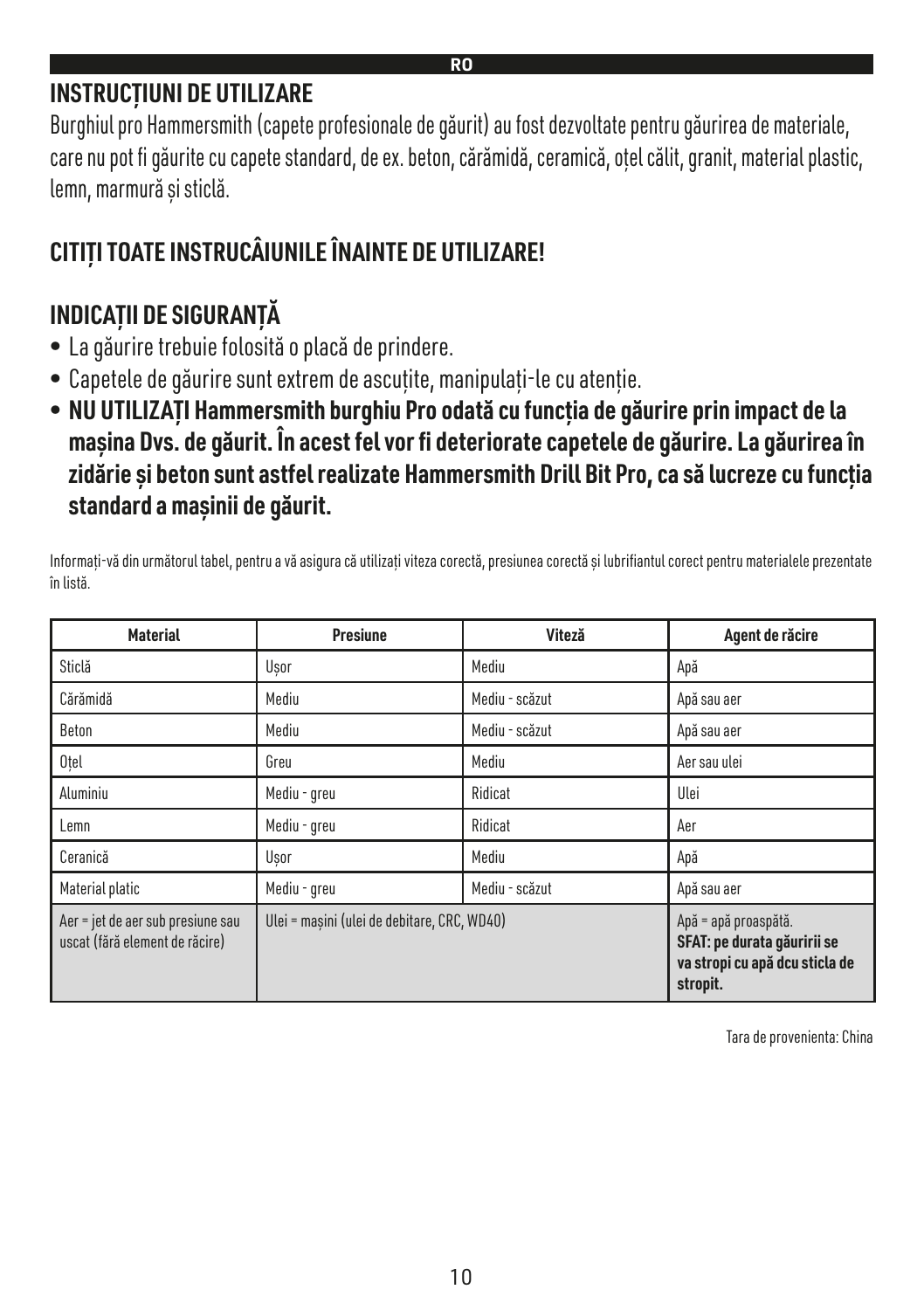#### **INSTRUKCJA UŻYTKOWANIA**

Wiertła Hammersmith Drill Bit Pro (profesjonalne głowice wiercące) zostały stworzone w celu wiercenia w materiałach, w których nie można wiercić standardowymi wiertłami, takich jak beton, cegła, ceramika, hartowana stal, granit, tworzywa sztuczne, drewno, marmur i szkło.

**PL** 

## **PRZED ZASTOSOWANIEM NALEŻY PRZECZYTAĆ NINIEJSZĄ INSTRUKCJĘ!**

## **WSKAZÓWKI BEZPIECZEŃSTWA**

- Podczas wiercenia należy stosować płytę do mocowania.
- Głowice wierteł są niezwykle ostre, dlatego należy obchodzić się z nimi ostrożnie.
- **NIE używać wierteł Hammersmith Drill Bit Pro przy włączonej funkcji udaru wiertarki. Wtedy głowice wierteł mogą ulec szkodzeniu. W przypadku wiercenia w murze i w betonie wiertła Hammersmith Drill Bit Pro zostały skonstruowane tak, żeby spełniać swoje zadanie przy użyciu wiertarki bez udaru.**

Z poniższej tabeli można dobrać właściwą prędkość, nacisk i chłodziwo, jakie należy zastosować, aby uzyskać prawidłowe rezultaty wiercenia w różnych, niżej wymienionych materiałach.

| <b>Materiał</b>                                                              | <b>Nacisk</b>                                | Predkość        | Chłodziwo                                                                                                             |
|------------------------------------------------------------------------------|----------------------------------------------|-----------------|-----------------------------------------------------------------------------------------------------------------------|
| Szkło                                                                        | Lekki                                        | Średnia         | Woda                                                                                                                  |
| Cegła                                                                        | Średnia                                      | Średnio - niska | Woda lub powietrze                                                                                                    |
| Beton                                                                        | Średnia                                      | Średnio - niska | Woda lub powietrze                                                                                                    |
| Stal                                                                         | Mocny                                        | Średnia         | Powietrze lub olej                                                                                                    |
| Aluminium                                                                    | Średnio - mocny                              | Wysoka          | Olej                                                                                                                  |
| Drewno                                                                       | Średnio - mocny                              | Wysoka          | Powietrze                                                                                                             |
| Ceramika                                                                     | Lekki                                        | Średnia         | Woda                                                                                                                  |
| Tworzywo sztuczne                                                            | Średnio - mocny                              | Średnio - niska | Woda lub powietrze                                                                                                    |
| Powietrze = strumień sprężonego<br>powietrza lub na sucho (bez<br>chłodziwa) | Olej = maszynowy (olej do cięcia, CRC, WD40) |                 | Woda = woda świeża.<br>PORADA: podczas wiercenia<br>natryskiwać wodę z butelki<br>z rozpylaczem w celu<br>chłodzenia. |

Wykonane w Chinach